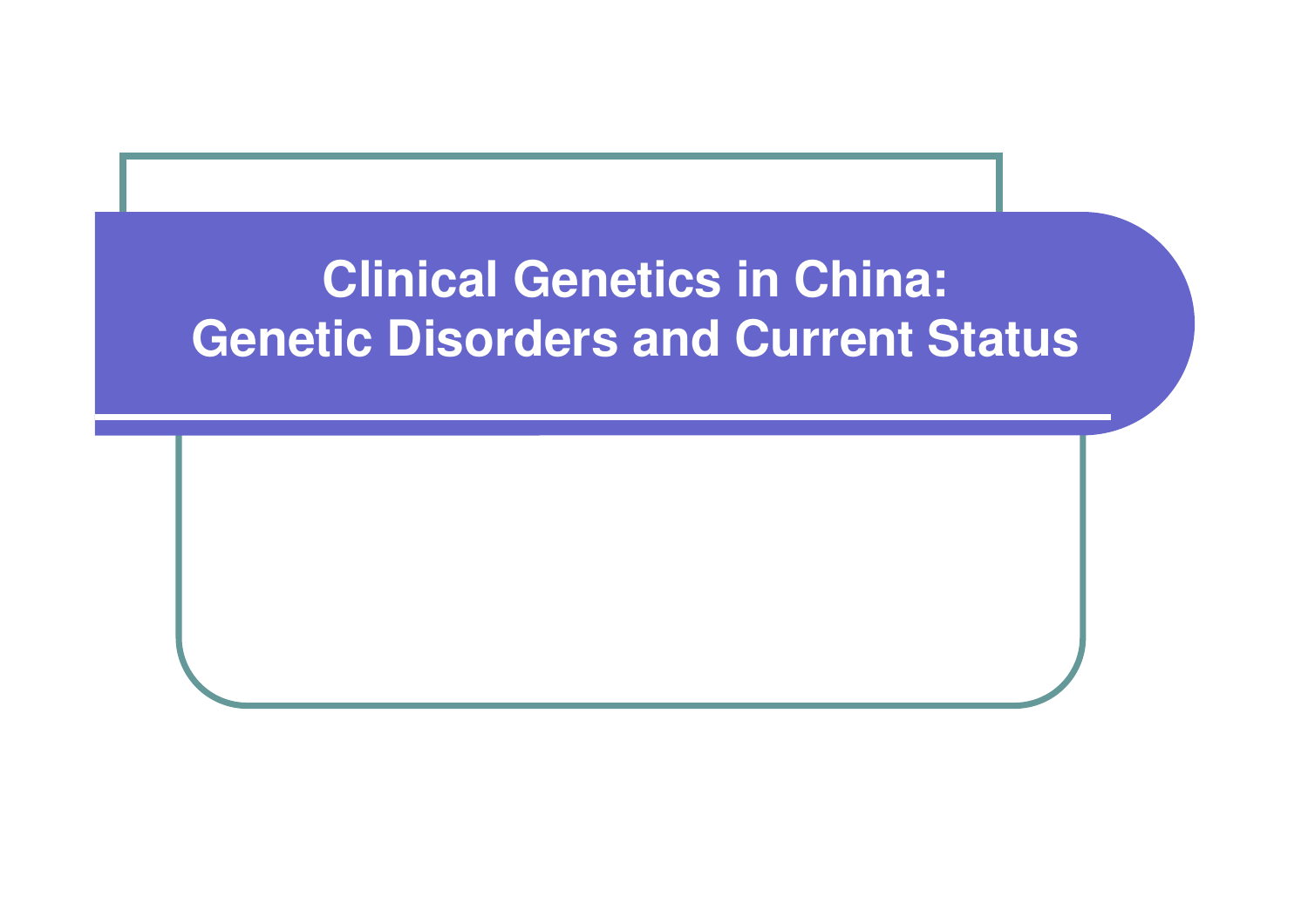# **Content**

- Clinical Genetics
- **Infrastructure of national public health**
- Policy and regulation
- Genetic testing network
- Capability of genetic testing
- **Genetic screening**
- **Translational medicine**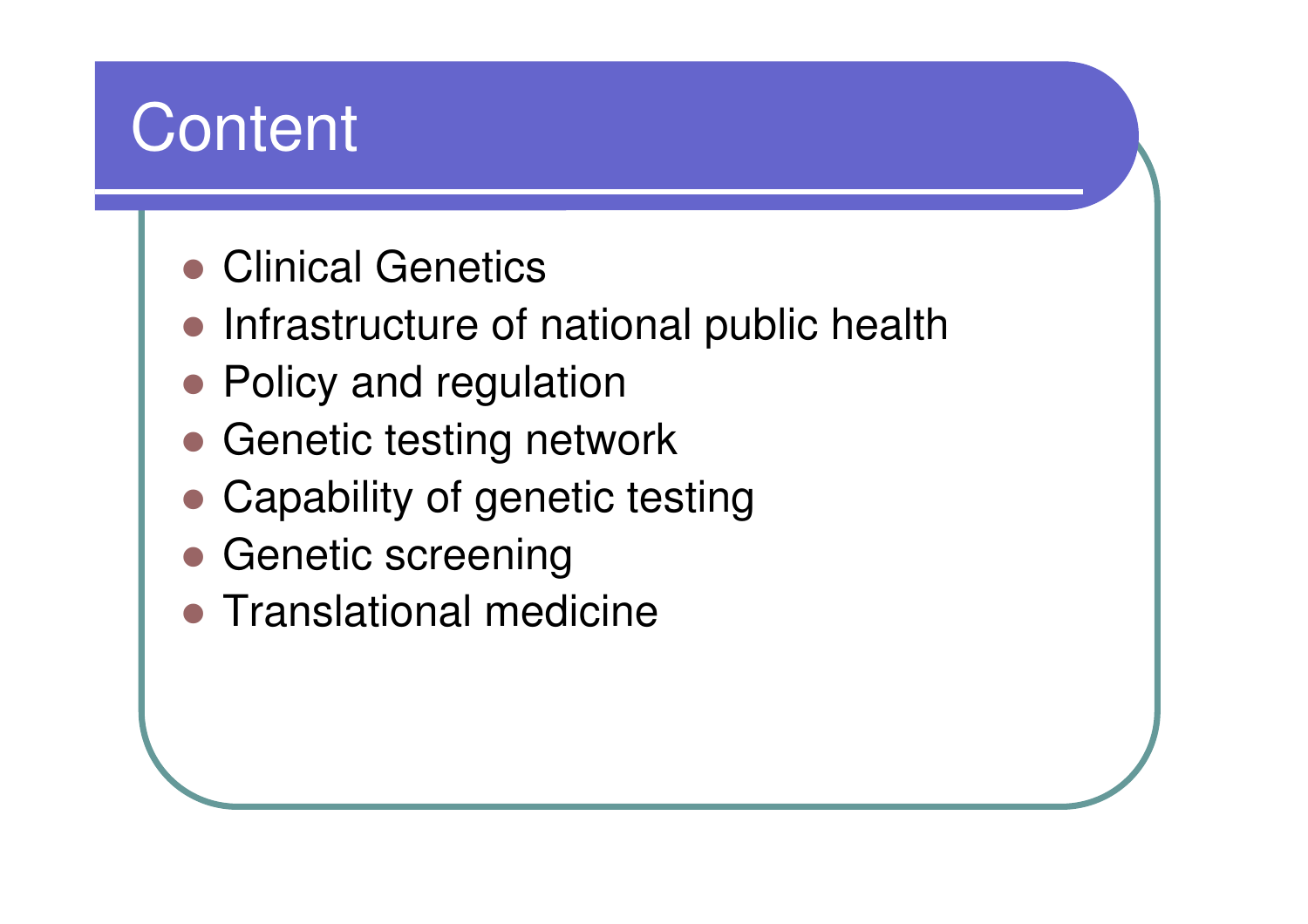## Present situation of clinic genetics

- $\bullet$ Birth Defects:4-6‰
- Tri-level network: 1st<sup>o</sup>, 2nd<sup>o</sup>, 3rd<sup>o</sup>
	- **Large population**
	- **Broad landscape**
	- **Imbalanced development**
- Undeveloped translational medicine
- $\bullet$  Coverage
	- Most of the testing is carried out by academic laboratories
	- Commercial testing is focusing on "risk assessment"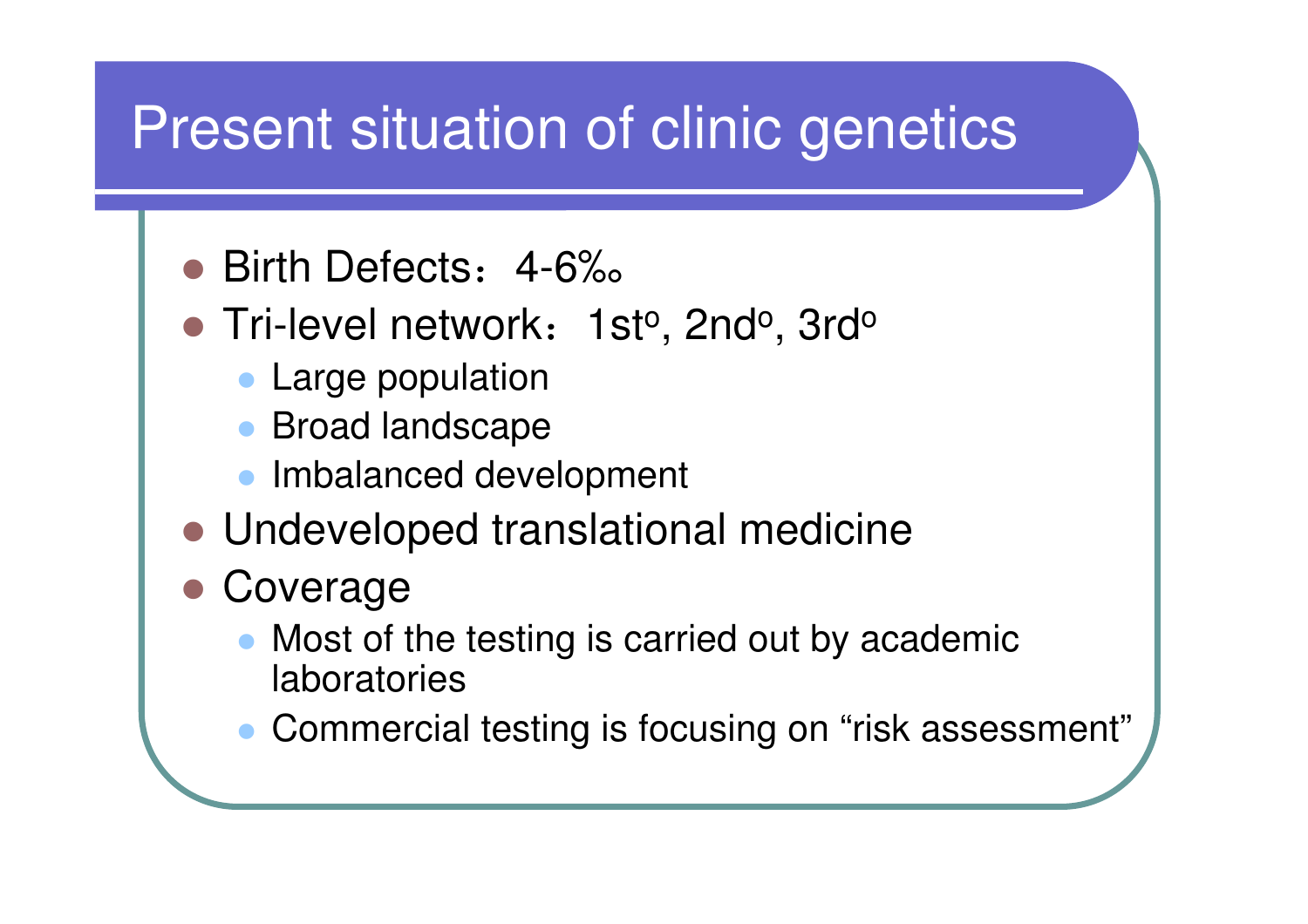## **Spectrum of Newborn Disorders** in the last 30 years

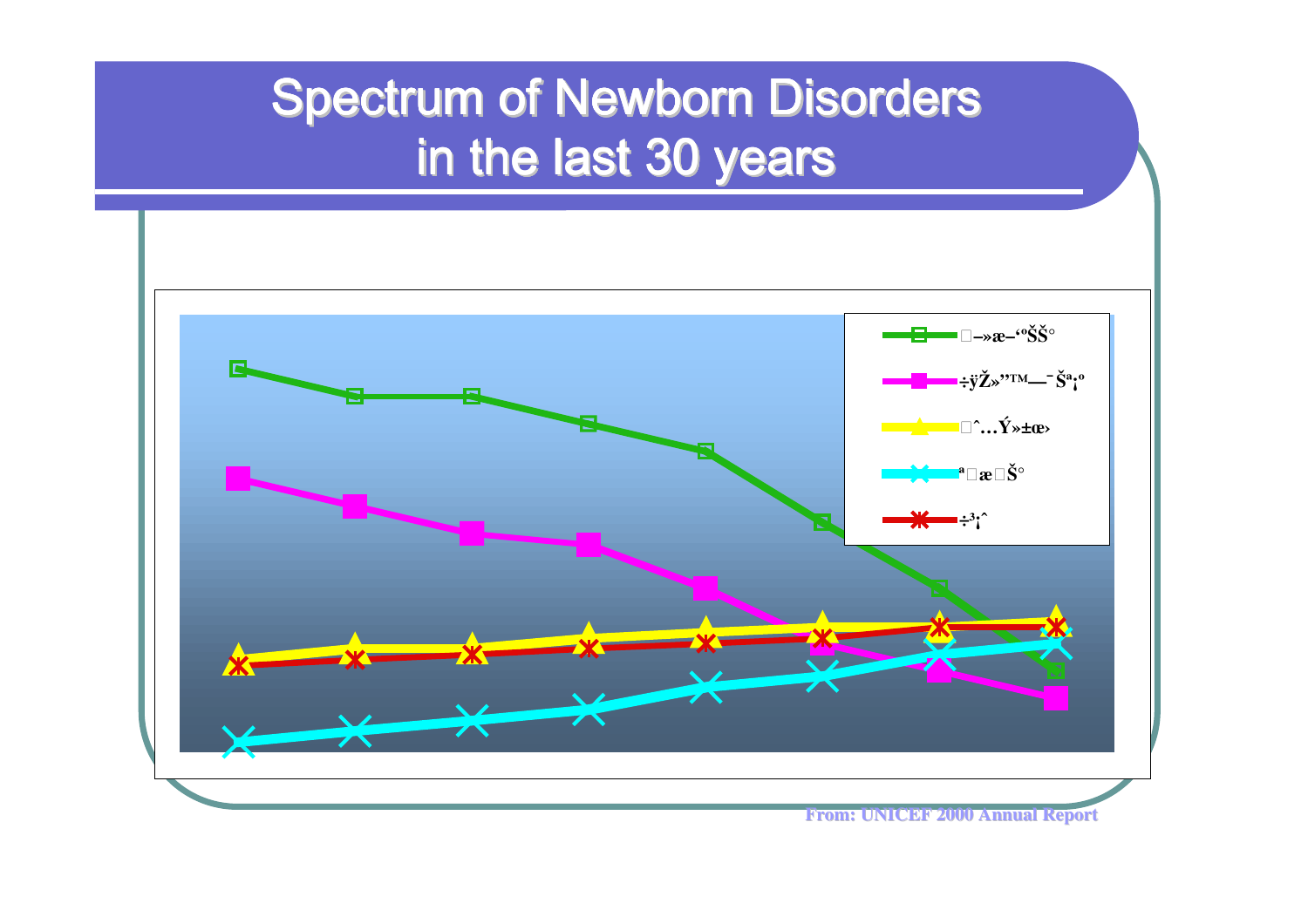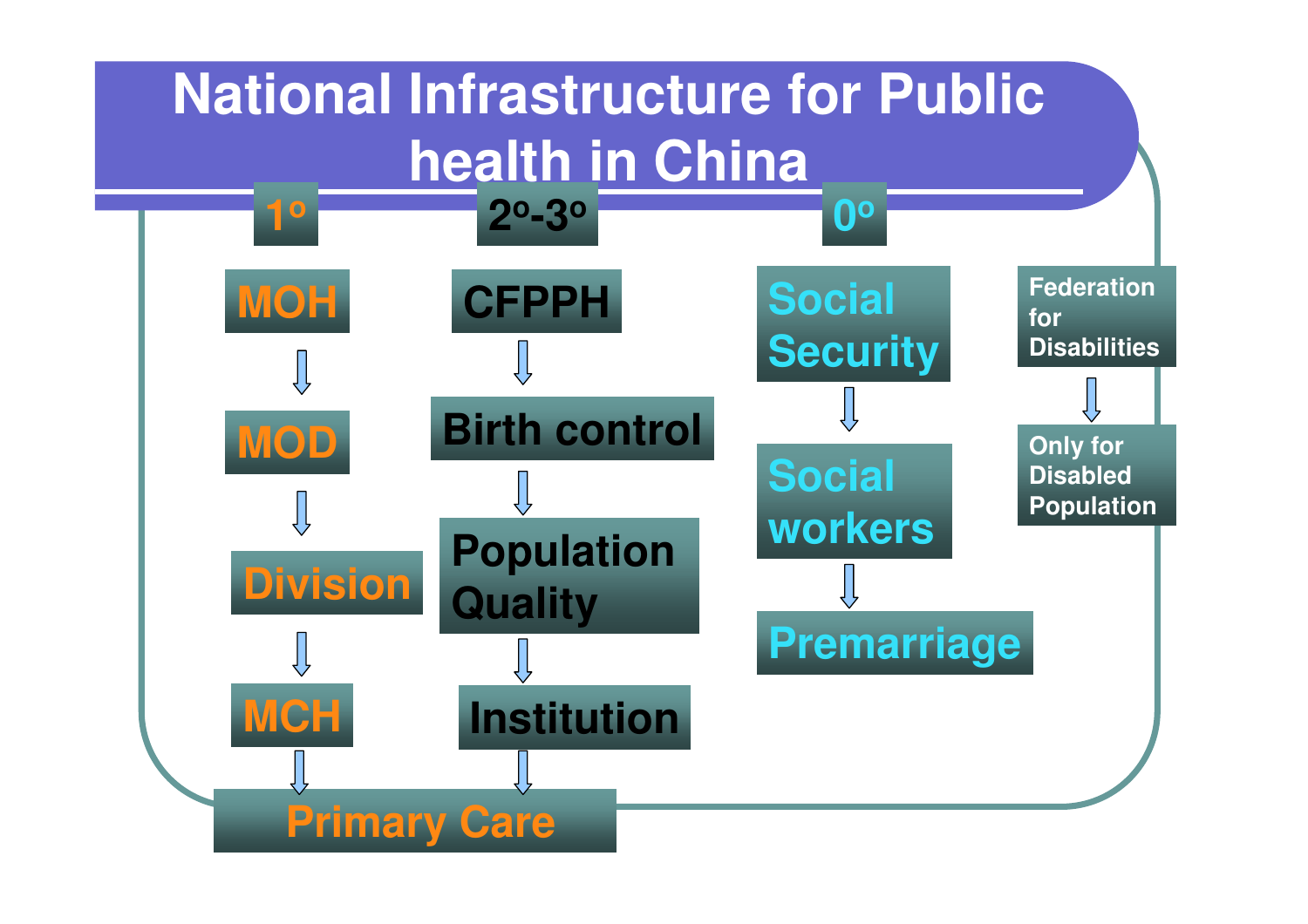# **Policy and Regulation**

- $\bullet$ ● 1994: National Law "对婴儿开展预防接 种(vaccine),逐步开展新生儿疾病筛查<br>(www.trl.com/waccines),"  $(\hbox{neonatal}\;\text{screening})$  **"**
- $\bullet$ ● 2002: 卫生部、残联《中国提高出生人口 素 质, 减 少 出 生 缺 陷 和 残 疾 行 动 计 划<br>(2009.2010) 、  $(2002 - 2010)$  »
- 2009:卫生部《新生儿疾病筛查管理办法》  $\bullet$



中华人民共和国母婴保健法

LAW OF THE PEOPLE'S REPUBLIC OF CHINA ON MATERNAL AND **INFANT HEALTH CARE**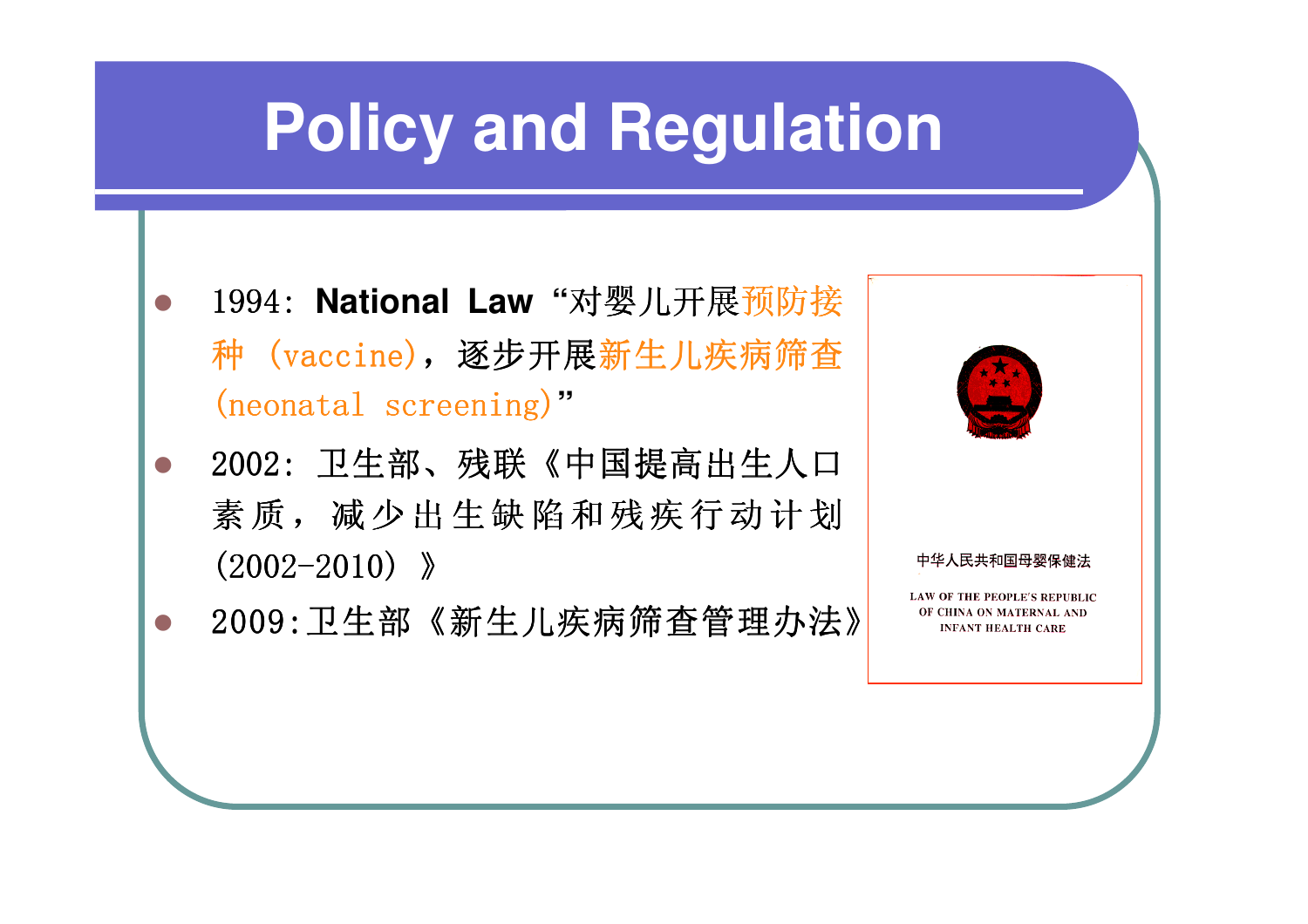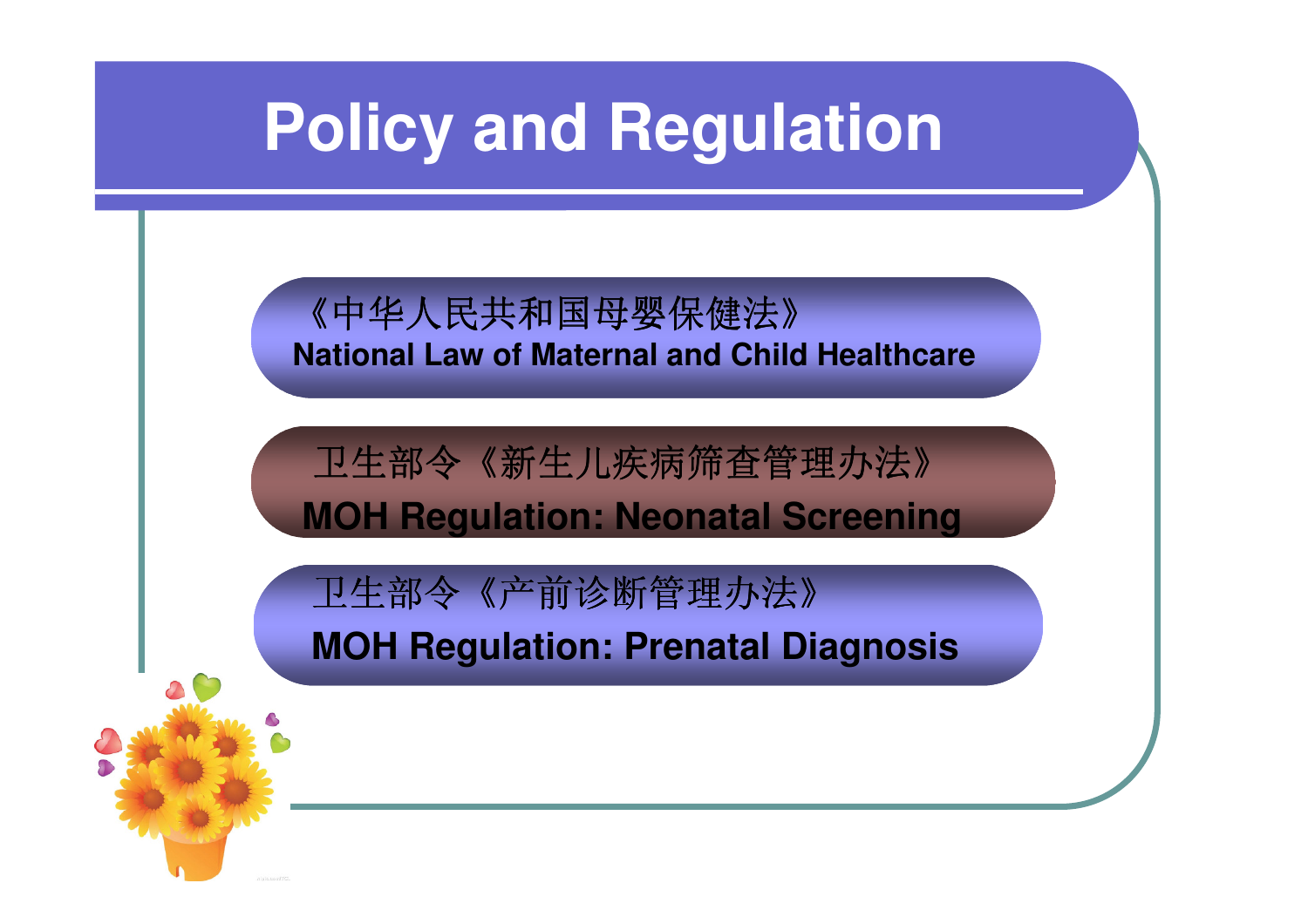### **National Mandatory Genetic testing**

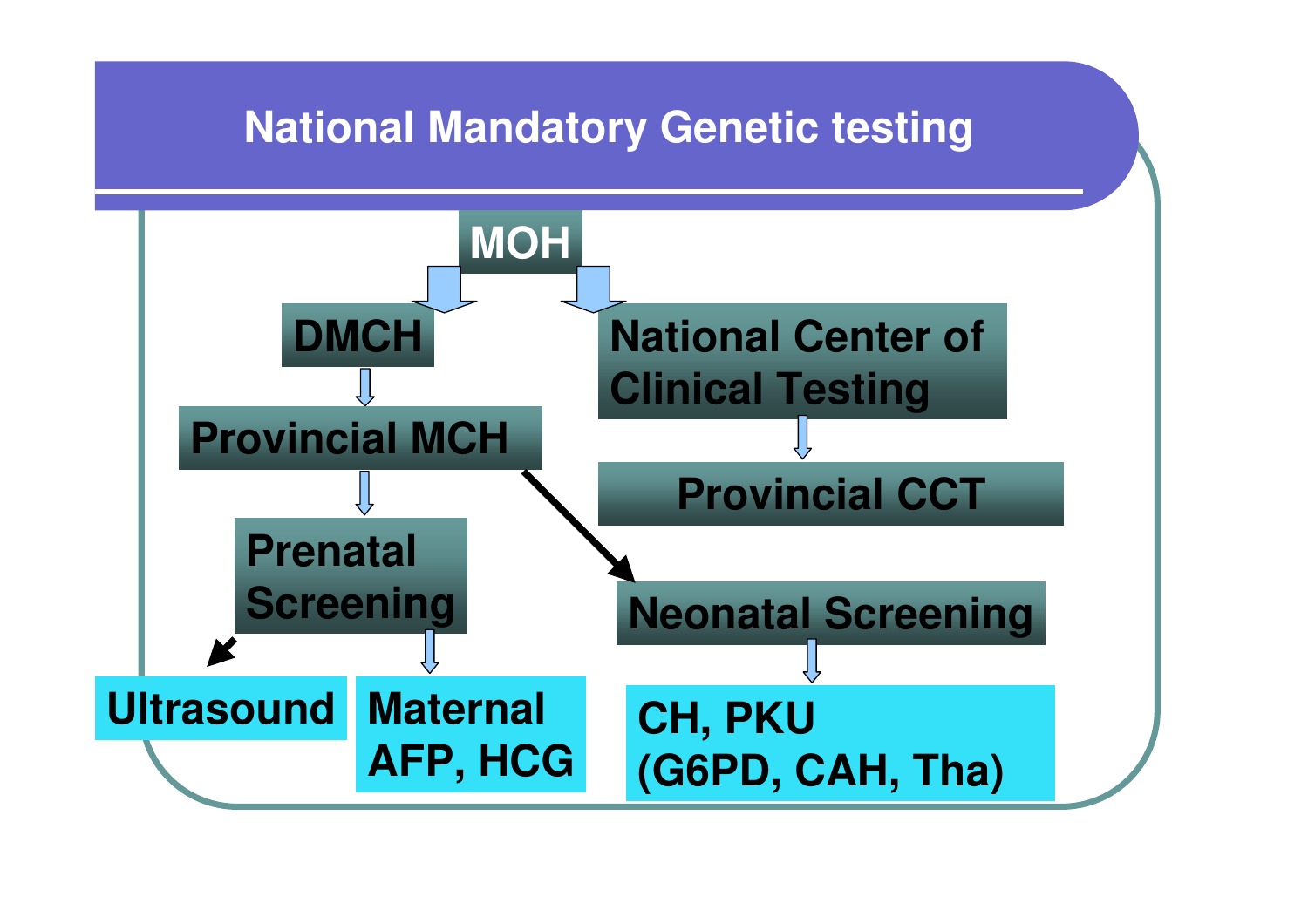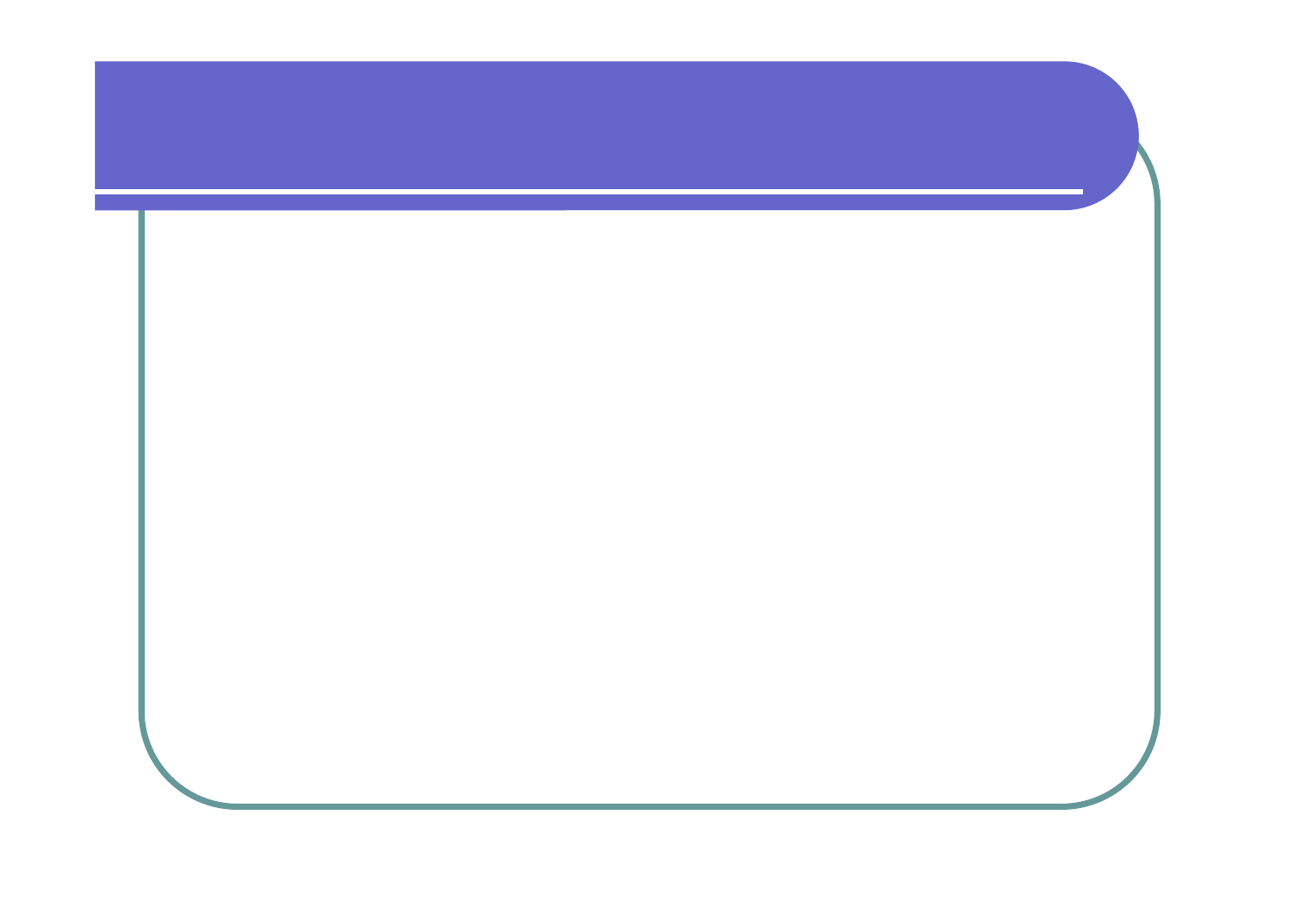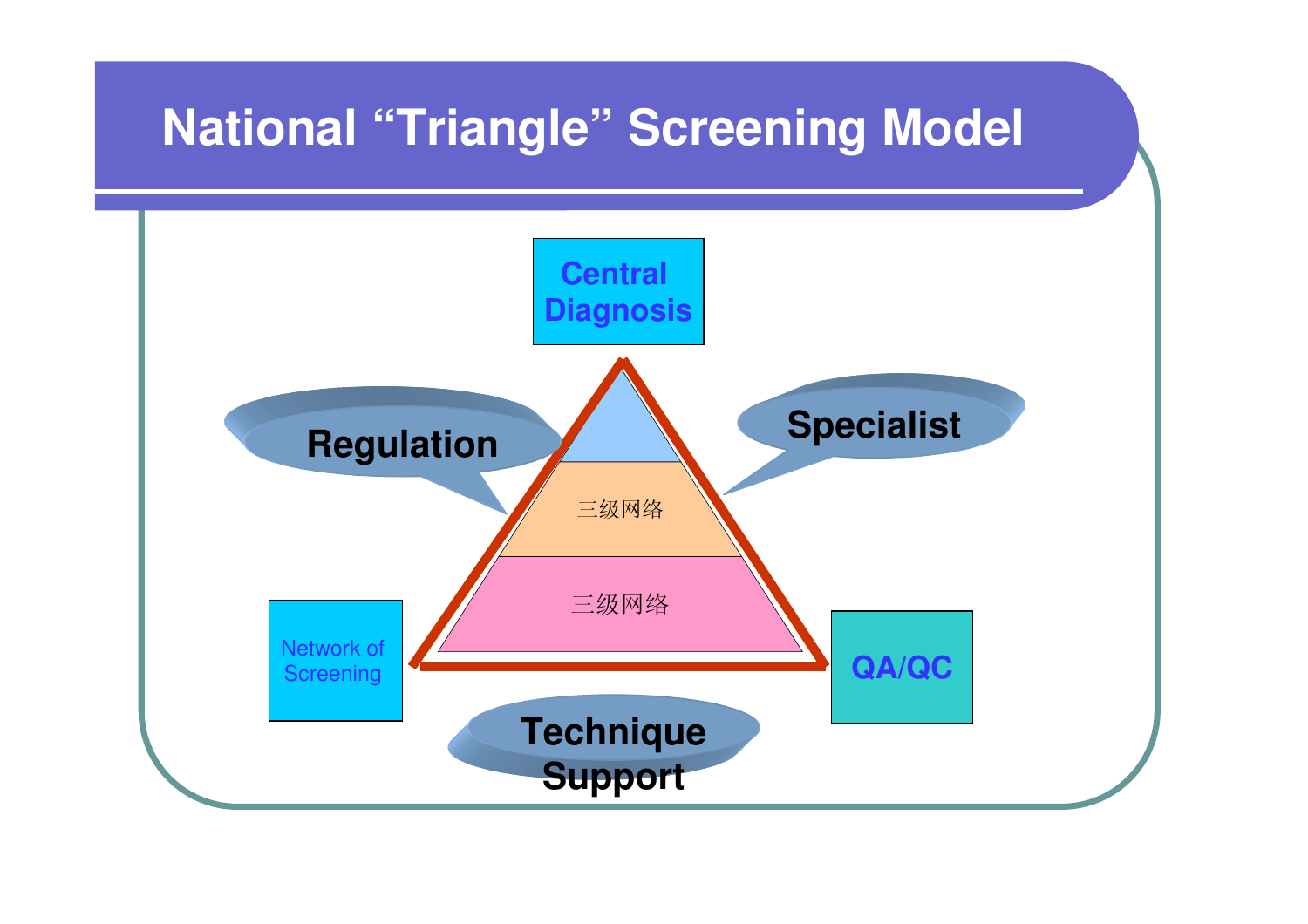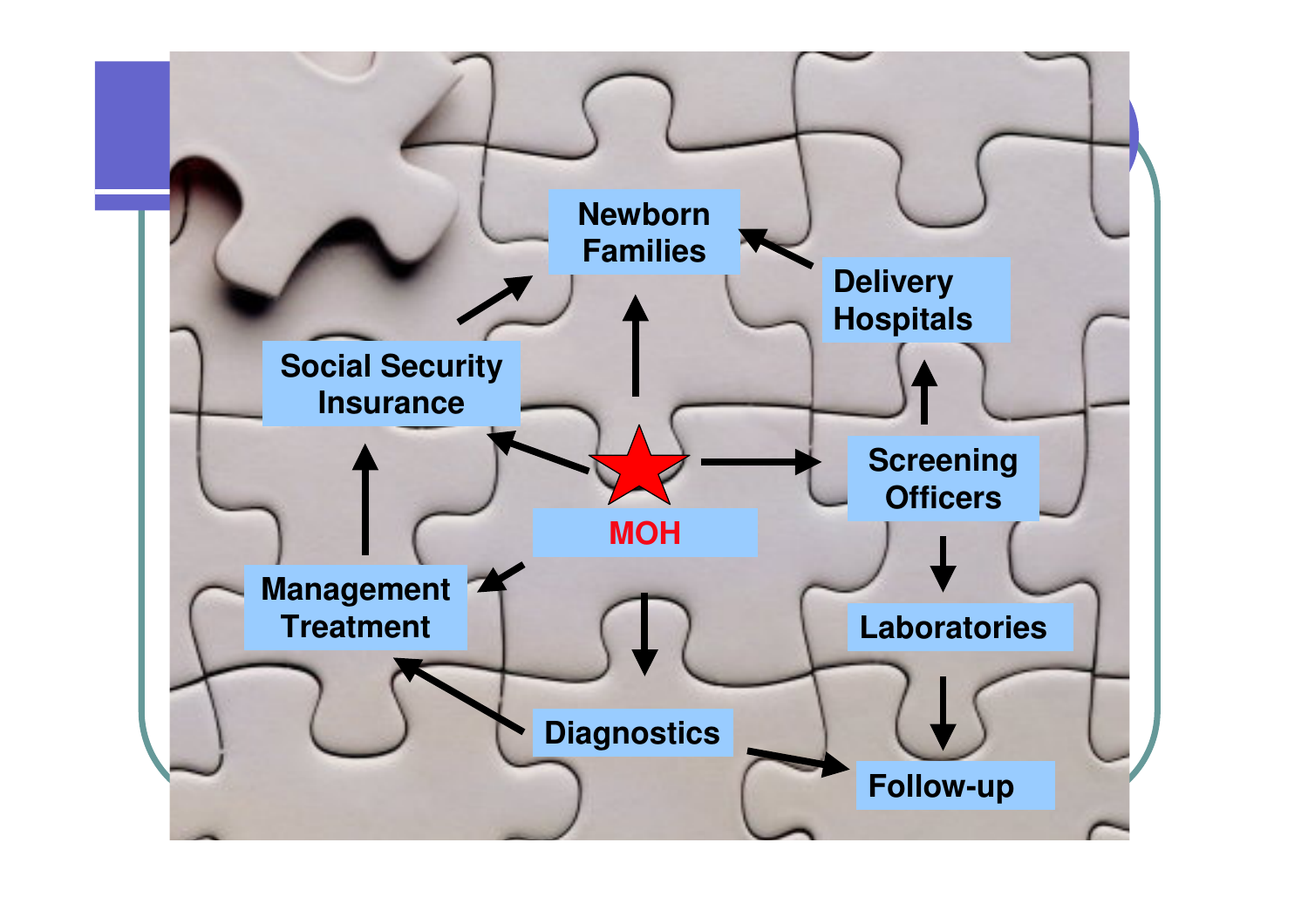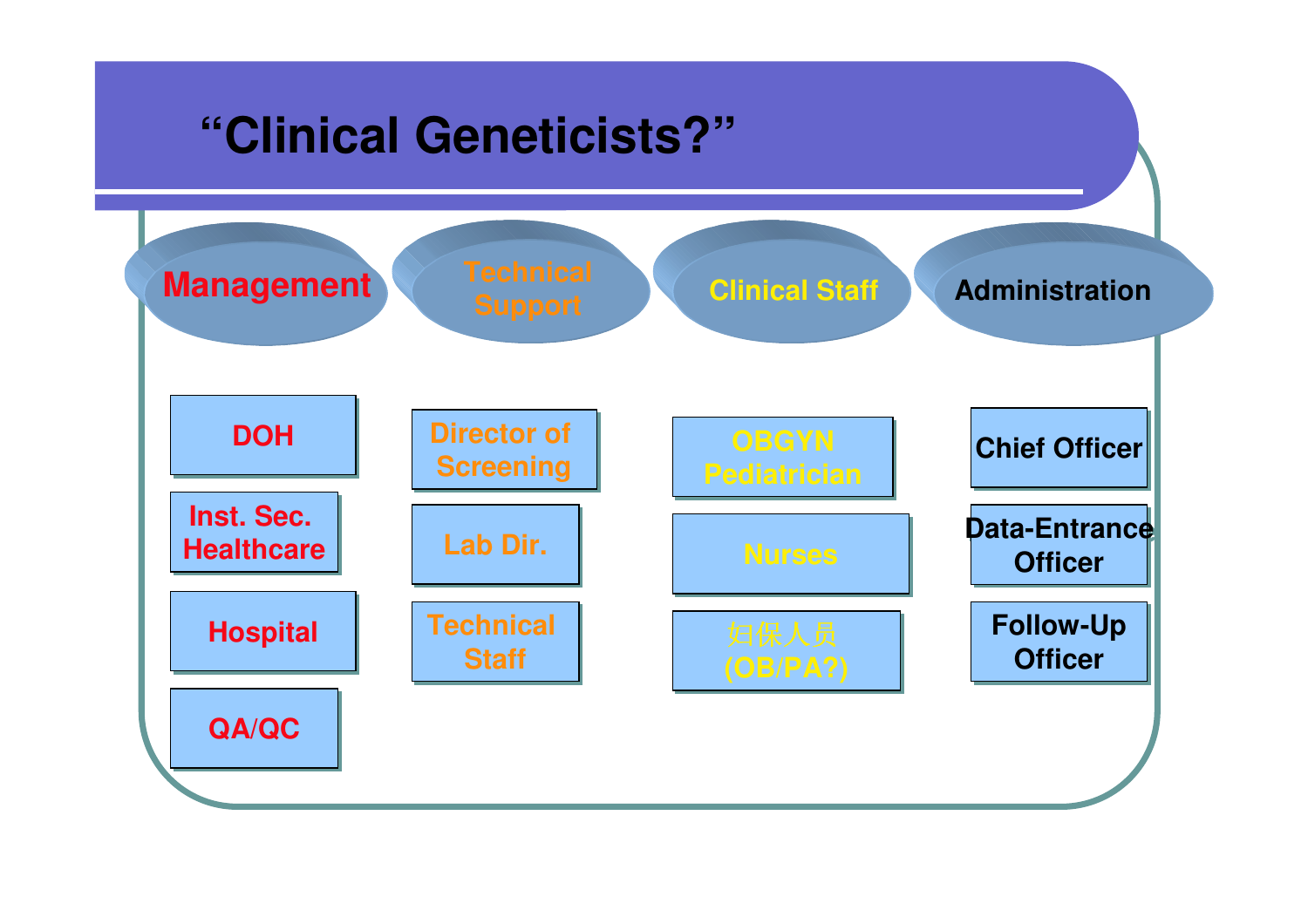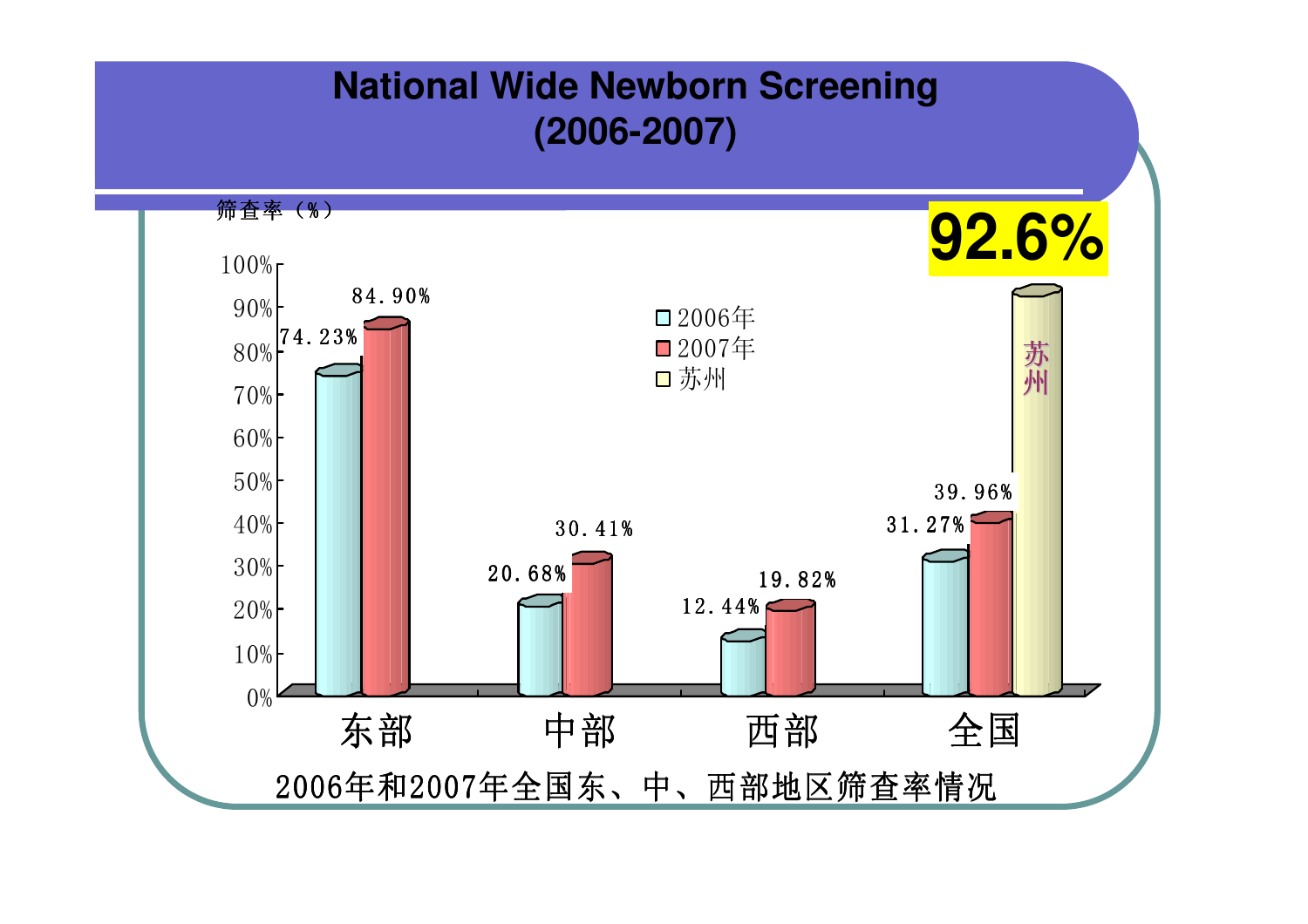#### 筛查率(%)**National Wide Newborn Screening (2007)**



2007年全国ⳕ新生儿筛查率情况(%)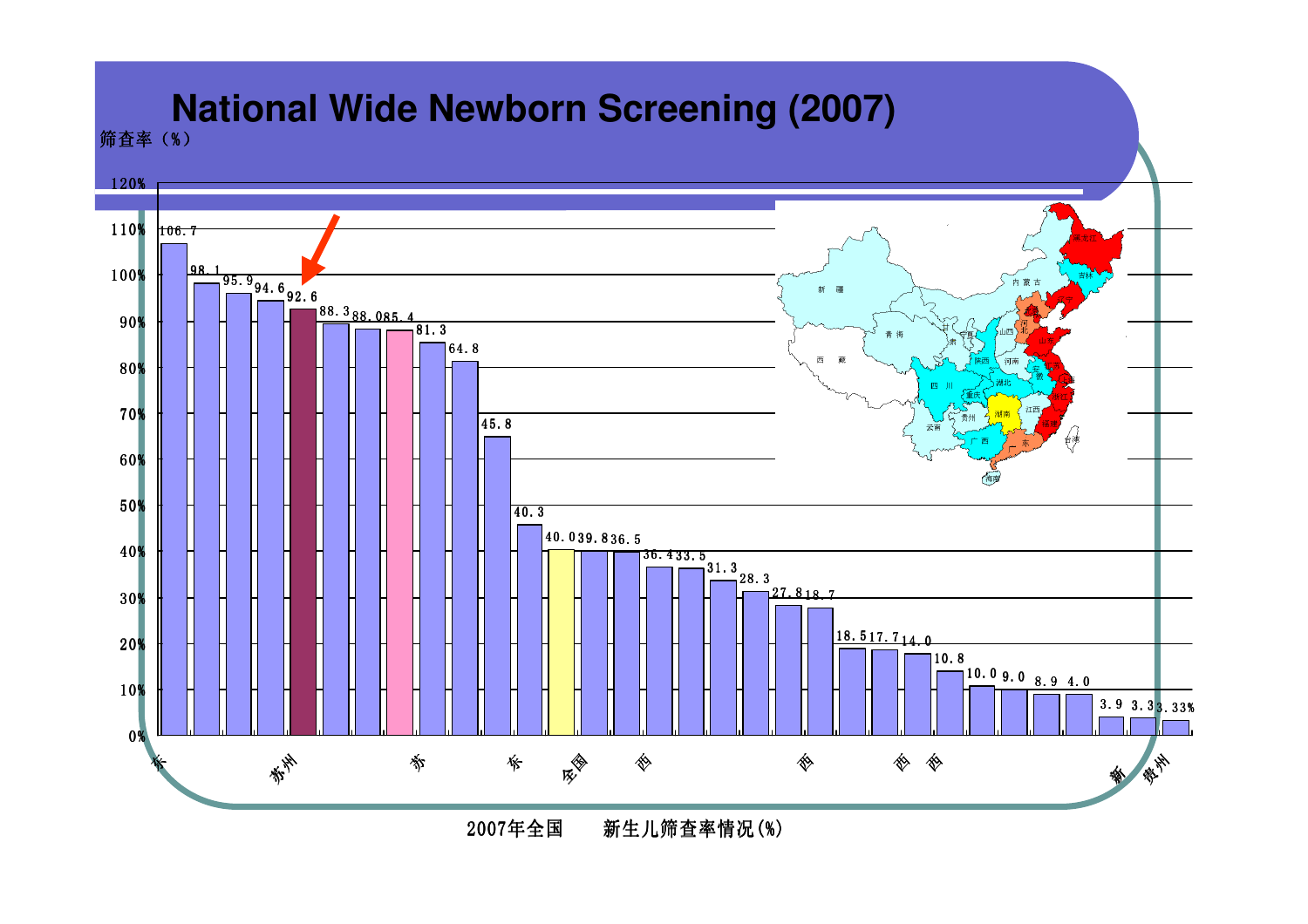### **World Wide Newborn Screening (2007)**

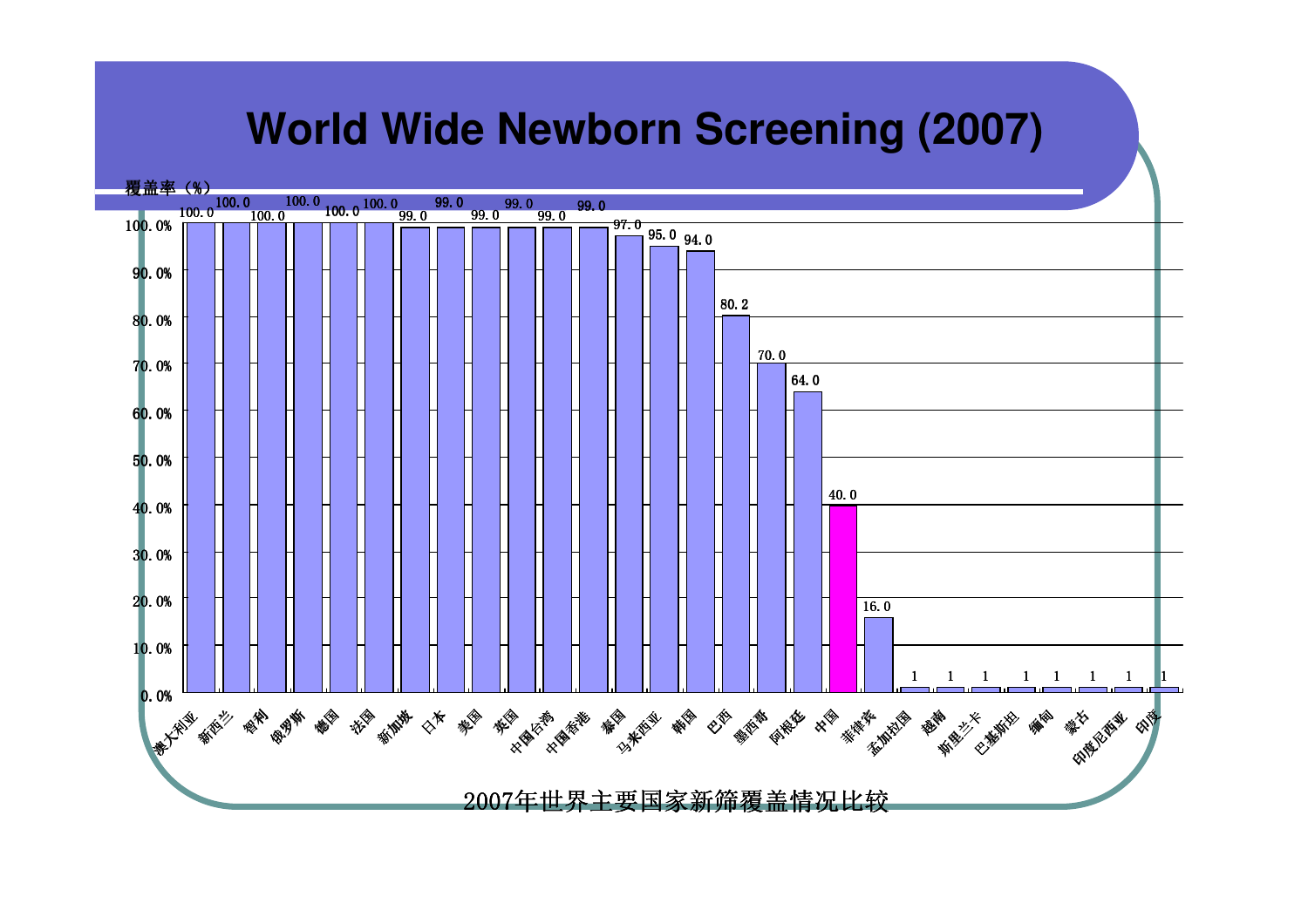

2006年和2007年全国各地区CH发生率情况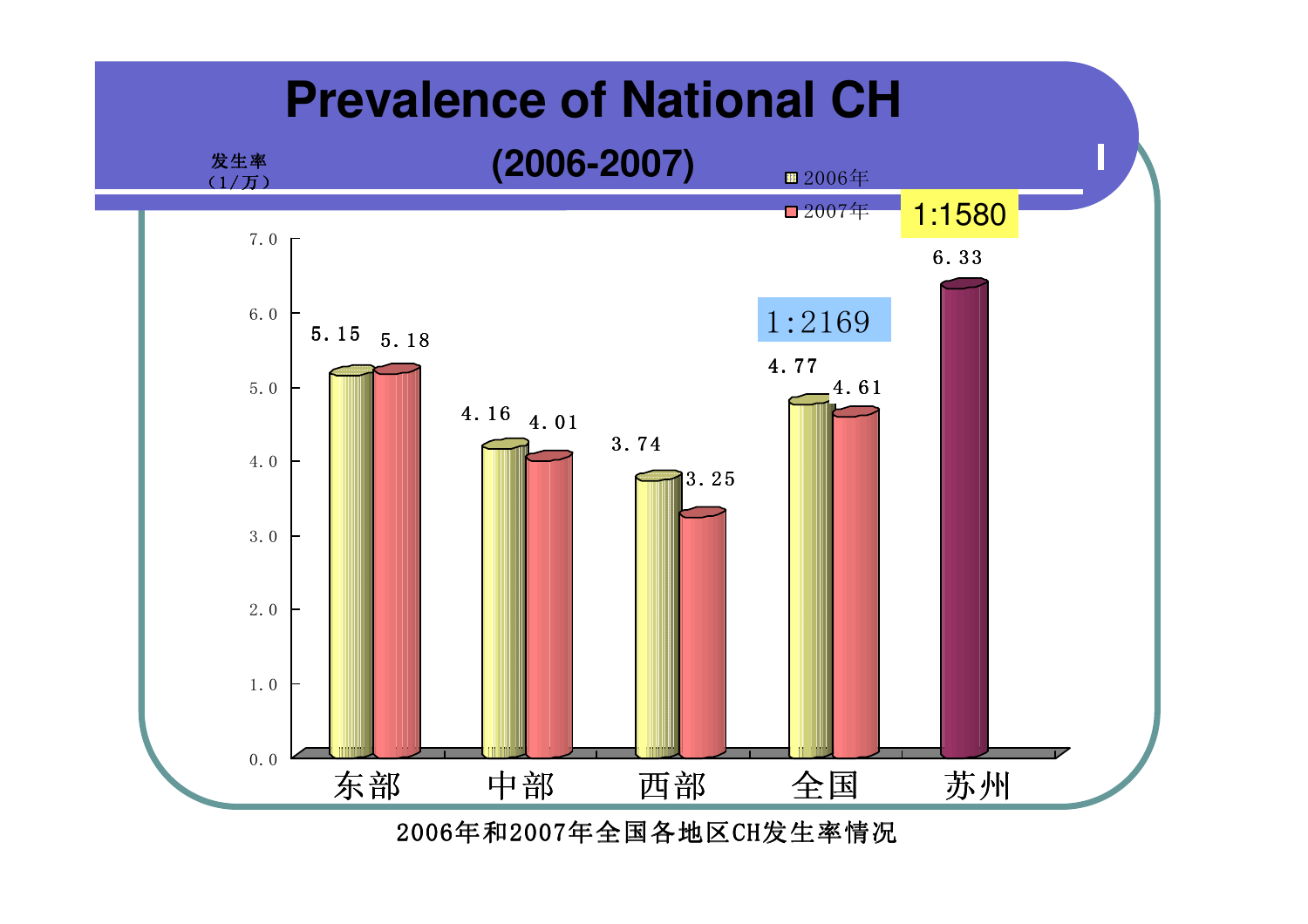### **Prevalence of Provincial CH**

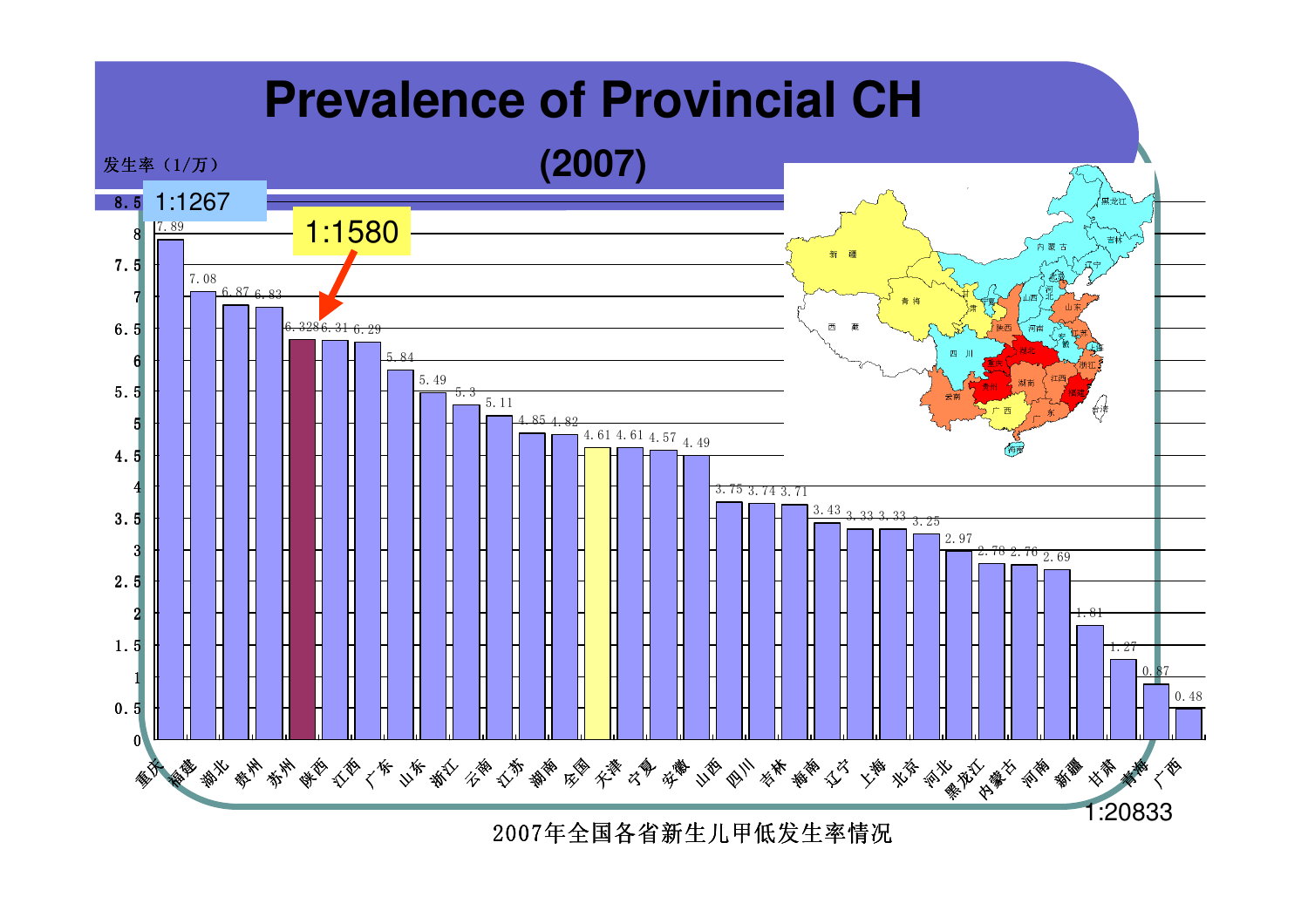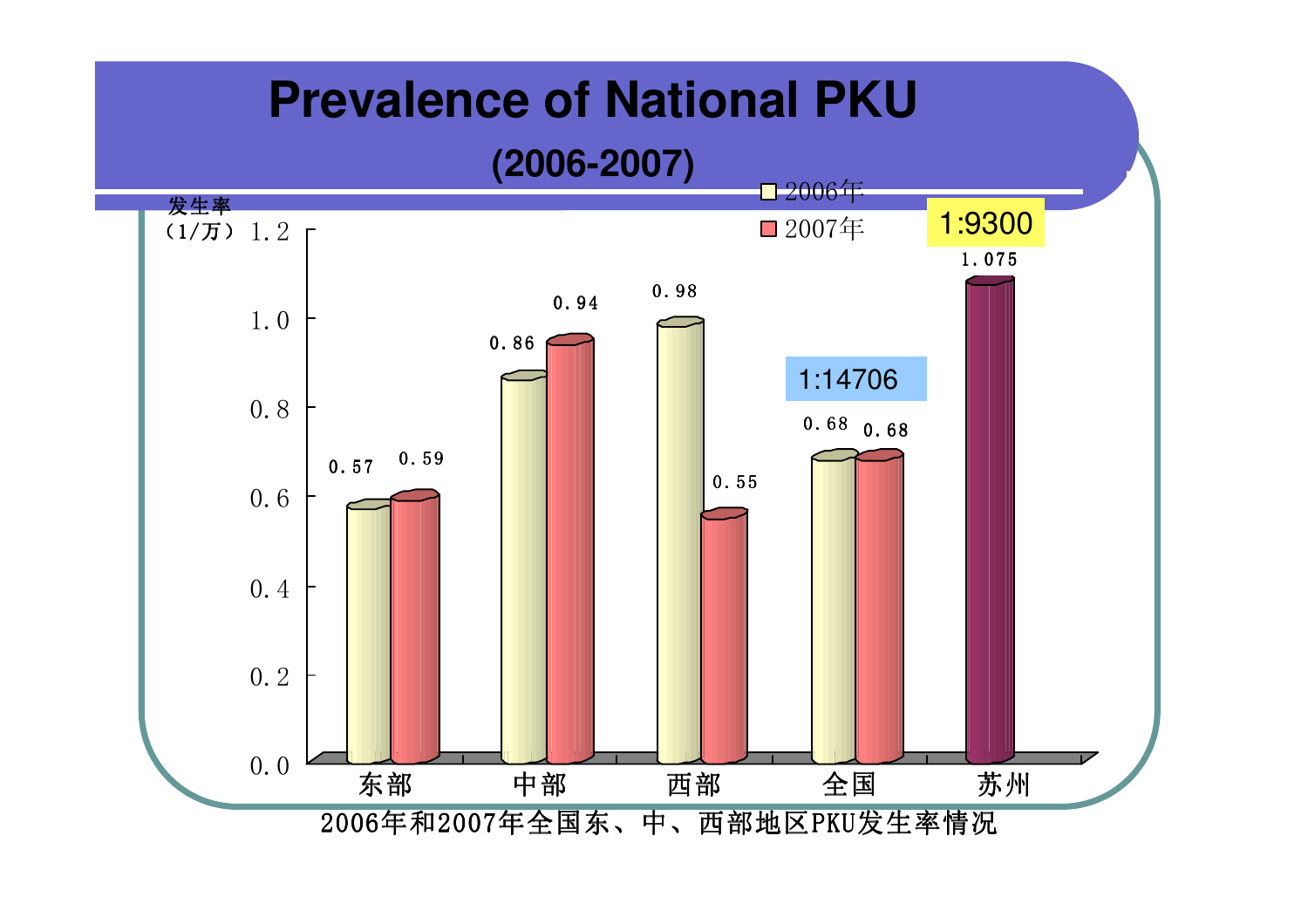

图37 2007年全国各省新生儿PKU发生率情况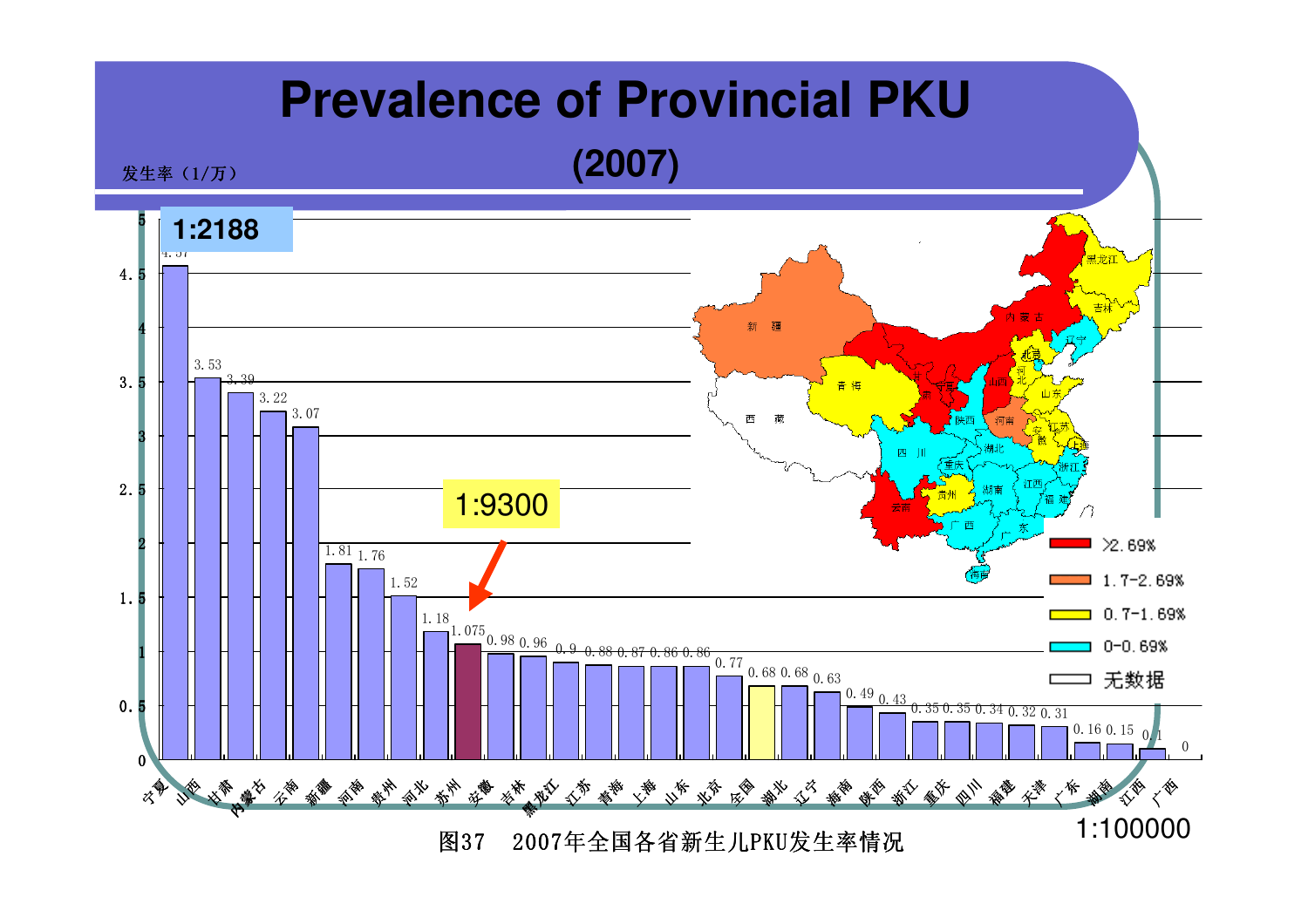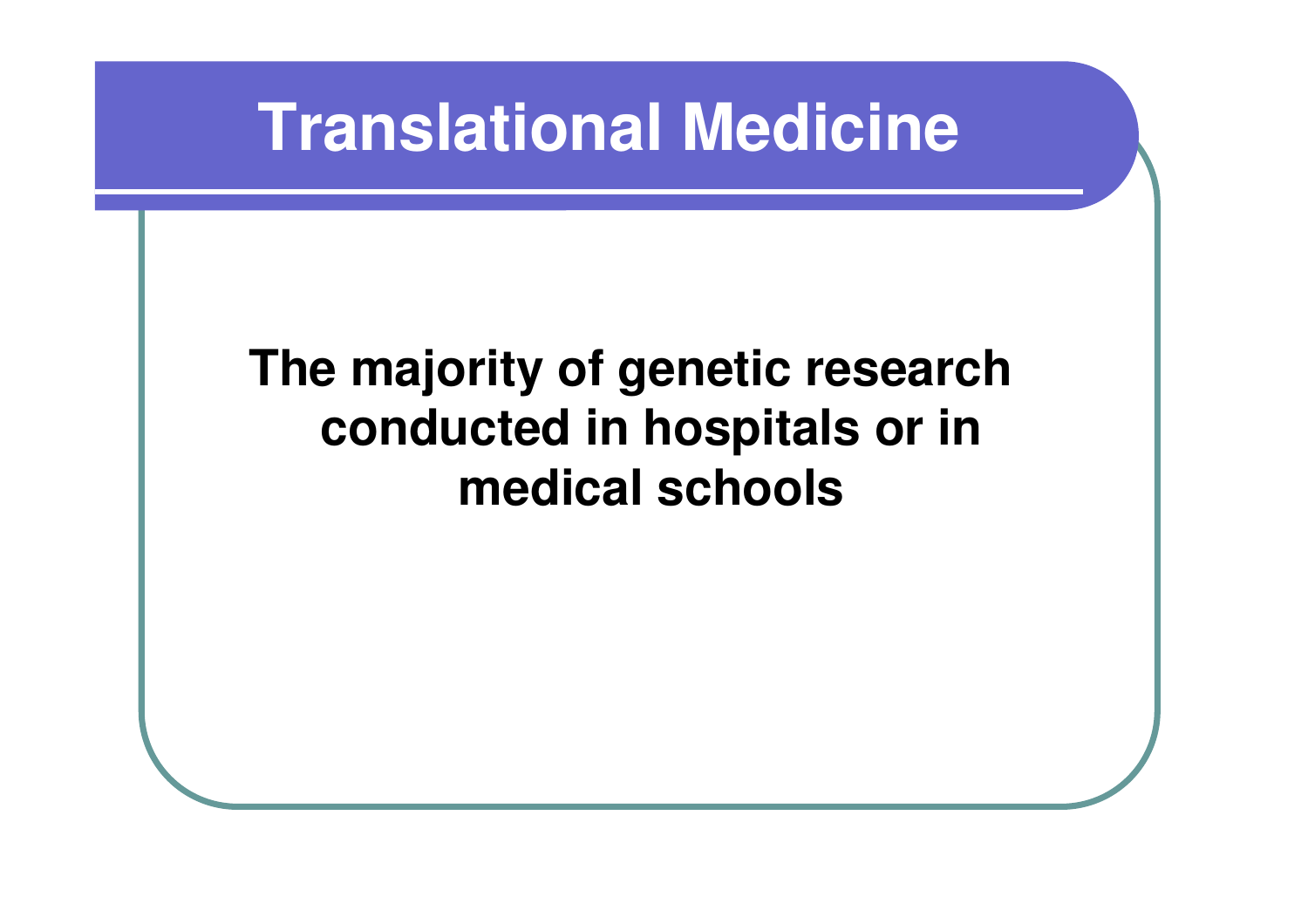#### **Genetic Testing of Common Diseases**

|          | <b>Welcome To Our Website</b>                                                                                                                                                                             |     |                                                 |
|----------|-----------------------------------------------------------------------------------------------------------------------------------------------------------------------------------------------------------|-----|-------------------------------------------------|
|          | 北京大学医学遗传中心<br>Peking University Center of Medical<br>Genetics                                                                                                                                             |     | 36. 婴儿<br>37. Alp<br>38. GJB                    |
|          |                                                                                                                                                                                                           |     | 39. 苯丙                                          |
| 分子细胞遗传   | 1. 弗里德赖希共济失调(Friederich Ataxia 1, FA)<br>2.齿状核红核苍白球路易斯核萎縮症(dentatorubral-pallidoluysian atrophy. DRPLA)<br>3. 强直性肌营养不良(myotonic dystrophy, DM)<br>4. 遗传性脊髓小脑性共济失调1型(spinocerebellar ataxia type 1, SCA-1) |     | 40. 肝豆<br>41. G6P<br>42. 先天<br>43. 肾上<br>44. 甲基 |
| 细胞遗传     | 5.還传性脊髓小脑性共济失调2型(spinocerebellar ataxia type 2. SCA-2)<br>6. 遗传性脊髓小脑性共济失调3型(spinocerebellar ataxia type3, SCA-3)<br>7. 遺传性脊髓小脑性共济失调6型(spinocerebellar ataxia type6, SCA-6)                                |     | 45. 神経<br>46. 遗传                                |
| 分子诊断     | 8. 遗传性脊髓小脑性共济失调7型(spinocerebellar ataxia type7, SCA-7)<br>9. 遣传性脊髓小脑性共济失调8型(spinocerebellar ataxia type8, SCA-8)<br>10. 遗传性脊髓小脑性共济失调10型 (spinocerebellar ataxia type10, SCA-10)                           |     | 47. 线粒<br>48. X筐<br>49. Leb                     |
| 新生儿筛查    | 11. 遗传性脊髓小脑性共济失调12型 (spinocerebellar ataxia type12, SCA-12)<br>12. 遗传性脊髓小脑性共济失调17型 (spinocerebellar ataxia type17, SCA-17)<br>13. 享廷顿 (Huntington disease, HD)                                            | RP) | 50. 视网<br>51. 视网<br>52. 神経                      |
| 实验基因治疗   | 14. 延髓脊髓性肌萎缩(SBMA)<br>15. 脆性X综合征 (Fragile X syndrome)<br>16.Duchenne/Becker型肌营养不良 (Duchenne muscular dystrophy, DMD)<br>17. 脊肌萎缩症 (spinal muscular atrophy, SMA)                                          |     | 53. 结节<br>54. 成骨                                |
| 神经遗传病    | 18. 腓骨肌萎缩症 (Charcot Marie Tooth disease, CMT)<br>19. 镰刀形贫血 (Sickle Cell Disease, SCD)<br>20. 凝血因子V缺乏(Factor V)                                                                                            |     | 55. 帕金<br>56. 肌张<br>57.肌阵<br>58. 先天             |
| 生化遗传     | 21. 肌张力障碍 (Dystonia)<br>22. 先天性无魟膜症 (Aniridia)<br>23. 核纤层蛋白综合征(Laminopathies)                                                                                                                             |     | 59. 還传<br>60. 软骨<br>61. Gau                     |
| 疾病检测诊断列表 | 24. 帕德-维利/安吉曼综合征 (Prader-Willi/Angelman syndrome)<br>25. 迪乔治综合症(DIGeorge syndrome)<br>26. 21三体综合症(Down Syndrome)<br>27. α地中海贫血 (α-thalasemia)                                                             |     | 62. 糖原<br>63. 粘多<br>64. 马凡<br>65. 家族            |
| 相关站点链接   | 28. β地中海贫血(β-thalasemia)<br>29. 甲型血友病(Hemophilia A)<br>30. 乙型血友病(Hemophilia B)                                                                                                                            |     | 66. 肥厚<br>67. 孤独<br>68. 科-1                     |
| 联系我们     | 31. 血管性假血友病 (Von Willebrand Disease)<br>32. X-連锁智力低下(X-linked Mental Retardation)<br>33. 假肥大性肌营养不良症(Pseudohypertrophic Muscular Dystrophy)                                                                |     | 69.卡尔<br>70. 染色<br>71. 多科                       |
|          | 34. 肢带型肌营养不良症(Limb-girdle Muscular Dystrophy)<br>35. 成人型多臺肾病(Adult Polycystic Kidney Disease, APKD/PKD1)                                                                                                  |     | 各样品的<br>分子诊断<br>先证者外<br>细胞分子                    |

- |,性多臺肾病(Polycystic Kidney, Infantile)
- ort综合征(Alport Syndrome)
- 32遗传性神经性耳聋(GJB2-related Genetic Sensorineural Deafness)
- **龍屎症(Phenylketonuria, PKU)**
- 状核变性(Hepatolenticular Degeneration)
- D缺陷症(Glucose-6-phosphate Dehydrogenase Deficiency)
- 性肾上腺皮质增生症(Congenital Adrenal hyperplasia)
- -腺脑白质营养不良 (X-linked Adrenoleukodystrophy,ALD)
- 病二酸血症(Methylamalonic Acidemia)
- 。<br>2元蜡样脂褐质储积症(Neuronal Ceroid Lipofuscinosis)
- .<br>|性脑白质病(Hereditary Leukoencephalopathy)<br>|体脑肌病(Mitochondrial Encephalomyopathy,ME)
- 
- 锁严重联合免疫缺陷(X-linked Severe Combined Immunodeficient)
- er遗传性视神经病变(Leber Hereditary Optic Neuropathy, LHON)
- 膿色素变性(Pigmentary Degeneration of the Retina, Retina Pigmentosia,
	-
- (膜母細胞瘤(Retinoblstoma, RB)
- 经任编I型(Neurofibromatosis Type I)
- 性硬化(Tuberous Sclerosis)
- 不全(Osteogenesis Imperfectas, OI)
- 
- :森病(Parkinson Disease, PD)
- (力障碍(Dystonia)
- 率性肌张力障碍(Myoclonic Dystonia)
- 性双侧输精管缺如(Congenital Bilateral Absence of Vas Deferens)
- |性精子生成障碍(Spermatogenic Failure)
- 发育不全(Achondroplasia)
- cher病(Gaucher Disease)
- 储积症(Glycogen Storage Disease)
- **糖病(Mucopolysaccharidosis, MPS)**
- L氏综合征(Marfan Syndrome)
- 【性高胆固醇血症(Familial Hypercholesterolemia, FH)
- 1性心肌病(Hypertrophic Cardiomyopathies, HCM)
- 症(Autism)
- 勒二氏综合征(Coffin-Lowry Syndrome, CLS)
- 《曼综合症(Kallmann Syndrome,KAL)
- 6体制备及G显带、C显带、N显带、SCE及微核制备
- 
- 峡病的淋巴细胞建库

#### 采集要求:

疾病:双亲外周血10ml, 肝素抗凝, 其中5ml提DNA, 5ml细胞培养; 周血10ml, 肝素抗凝, 其中5ml提DNA, 5ml细胞培养. 遗传检测: 外周血5ml ,肝素抗凝. 淋巴细胞建库: 外周血6ml, 肝素抗凝. 样品送北京大学医学遗传中心解剖楼230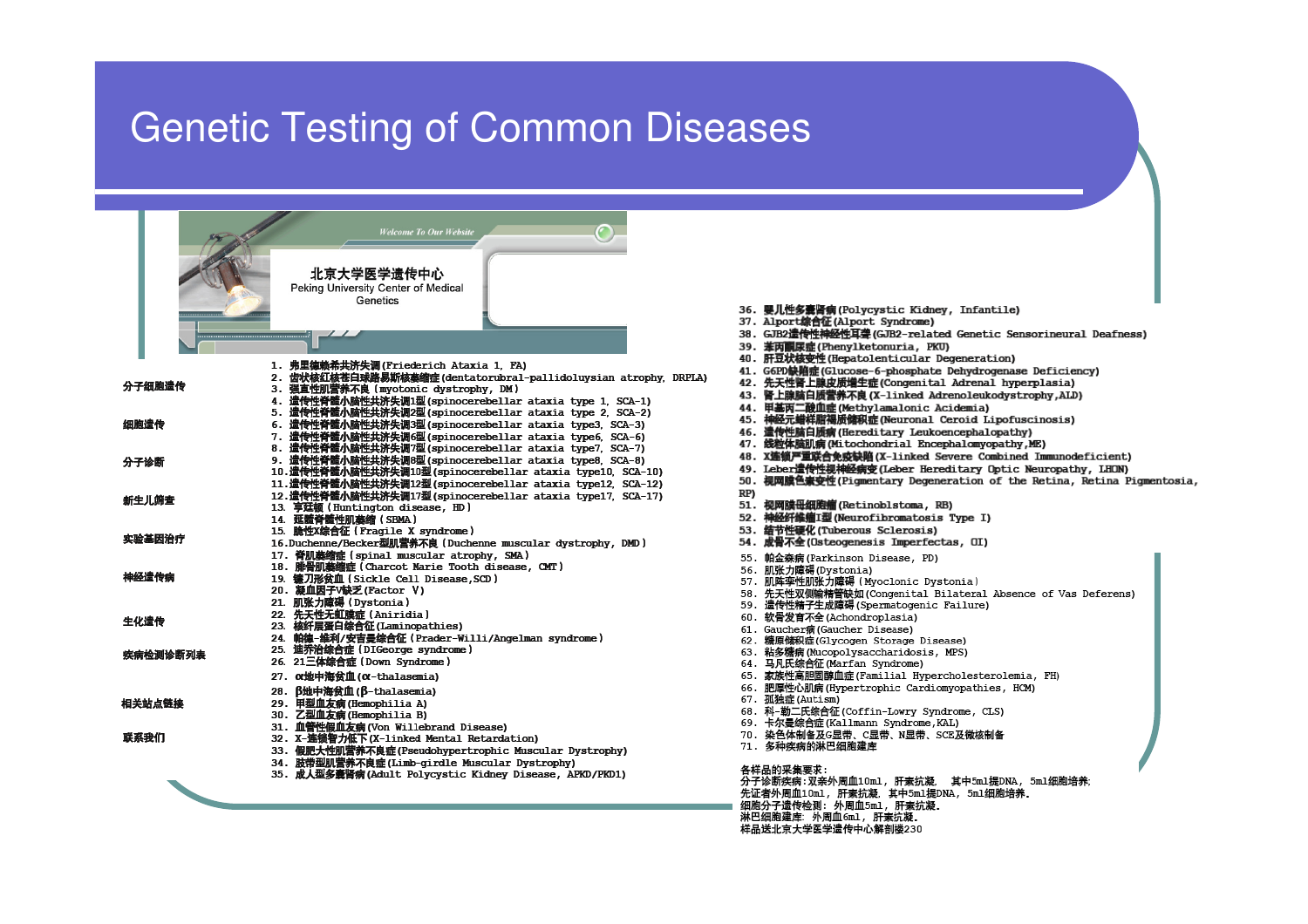## **Intended Survey: Geographically**

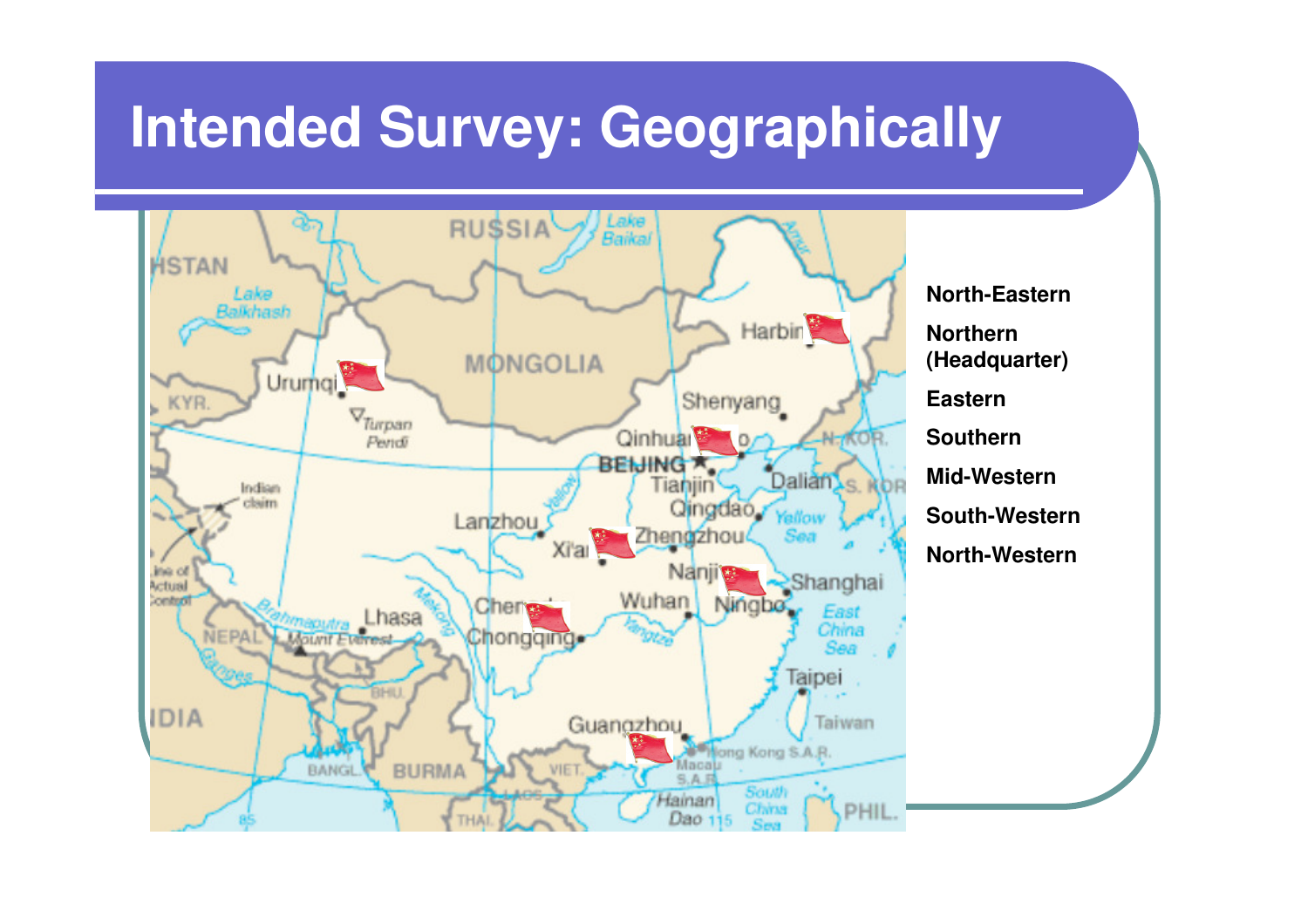## **Intended Survey: Personnel**

# Program Director

## • Regional coordinators x4

- Headquarter x1
- North-Eastern/Western x1
- Eastern/Southern x1
- Mid-Western/Southern-Western x1
- **Provincial coordinators x?**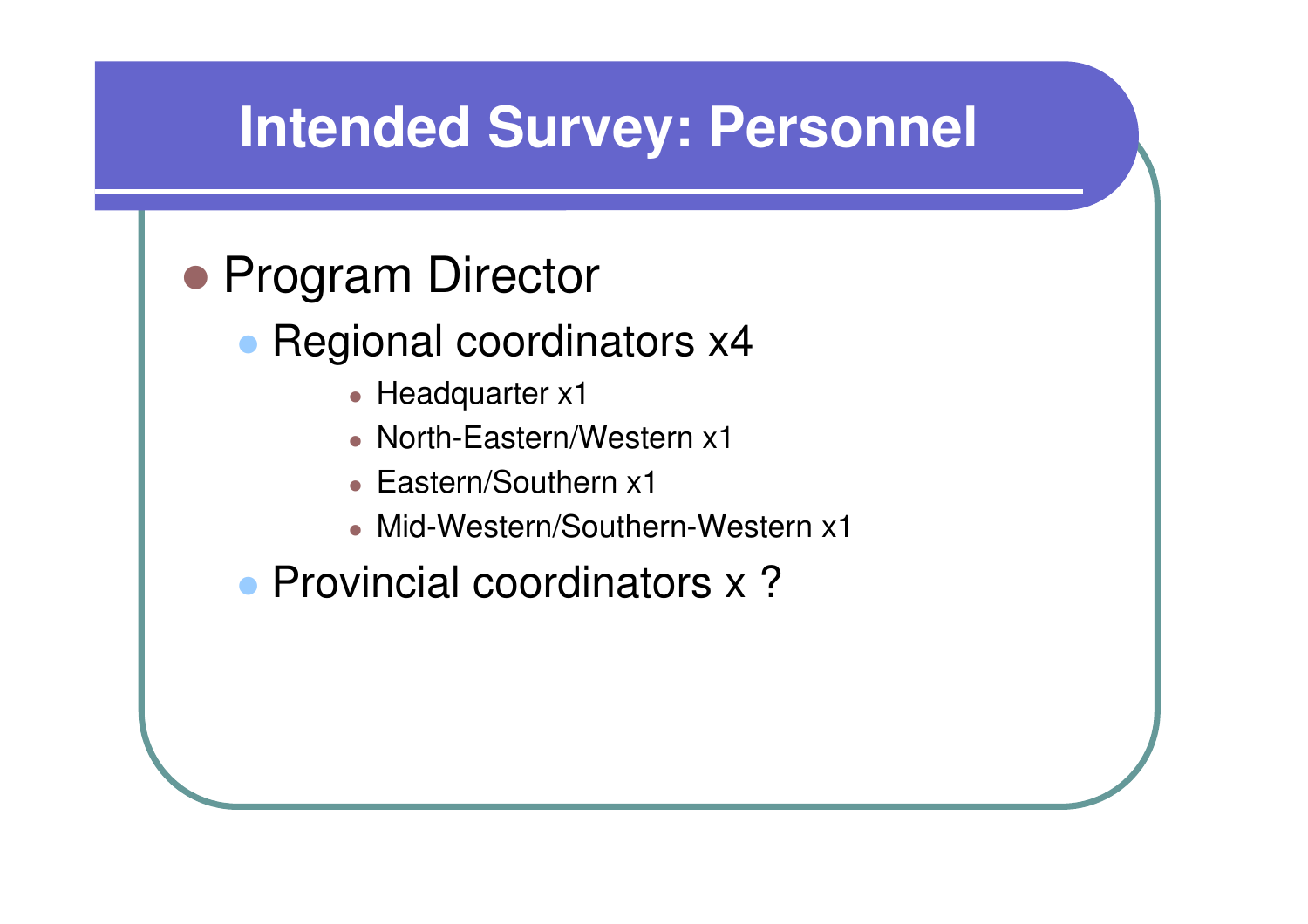## **Intended Survey: Budget**

- **Personnel**
- **Travel**
- **Training**
- **Web-based database**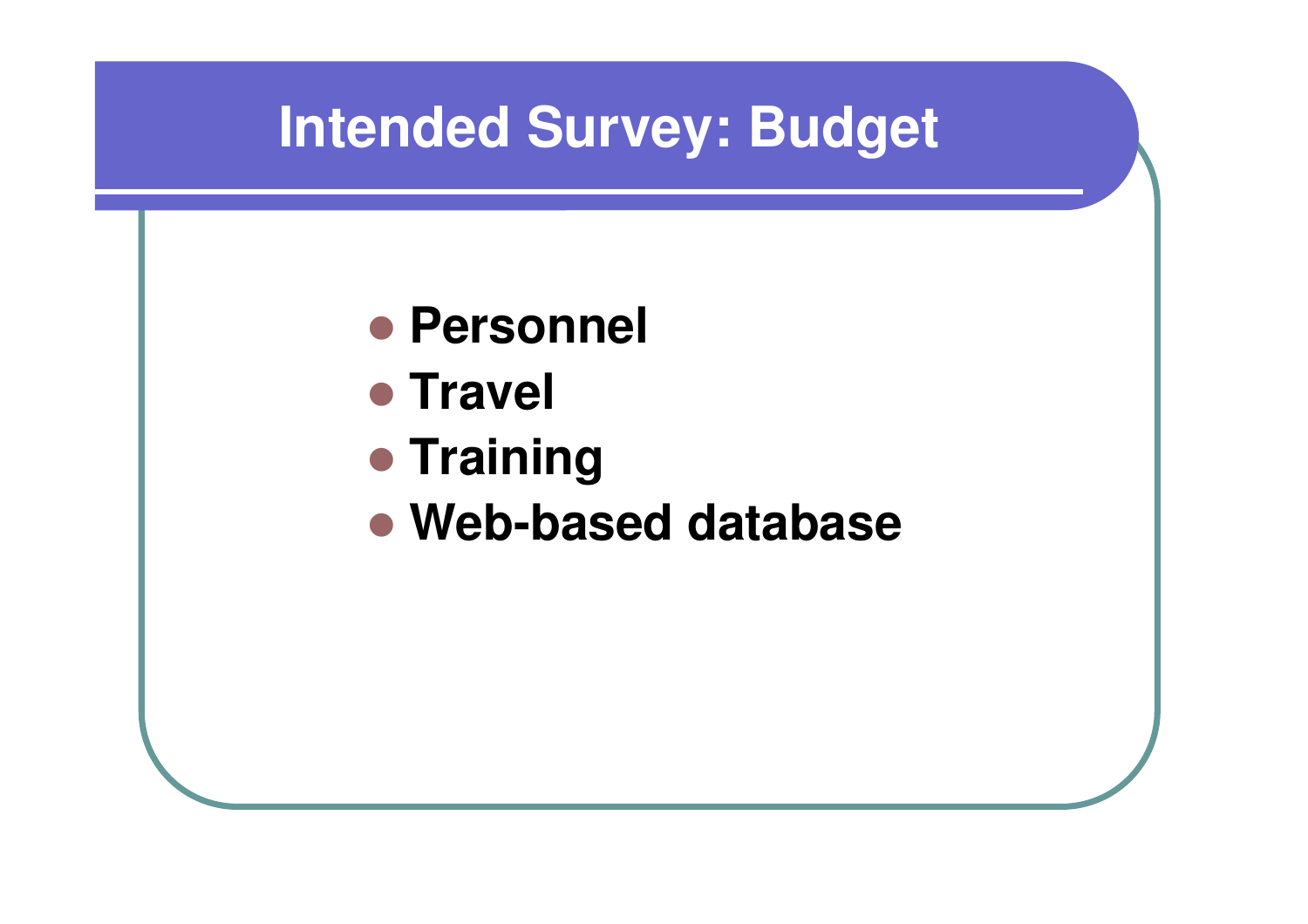